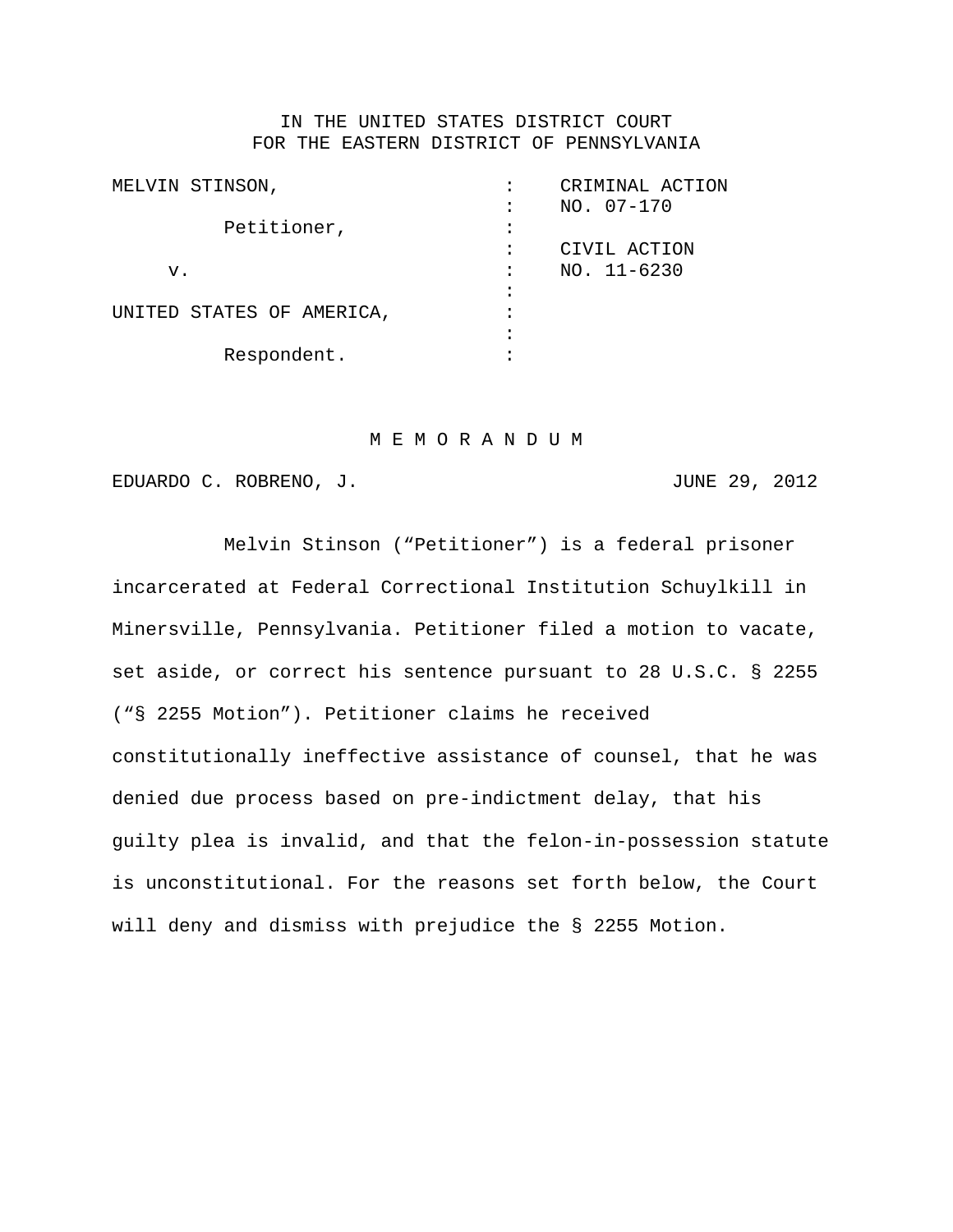### **I. BACKGROUND**<sup>[1](#page-1-0)</sup>

On December 18, 2006, Philadelphia police officers arrested Petitioner outside of a Philadelphia bar pursuant to an arrest warrant issued for failing to appear in court. Change-of-Plea Hr'g Tr. 12:15-24. Operating on a tip that Petitioner was at the bar, one officer entered and identified Petitioner, who fit the description of the three-hundred-pound, six-foot tall, African-American male, who was wanted on the warrant. Id. at 12:25-13:3. The officer noticed Petitioner sitting on a stool at the bar. Id. at 13:4-8. On the stool sat a jacket. Id.

When the officer entered, Petitioner looked his way, stood up from the stool, and walked over to some pay phones. Id. at 13:9-11. Petitioner picked up the receiver but neither dialed a number nor inserted a coin to place a call. Id. at 13:12-14. Petitioner hung up the phone and walked to the pool tables. Id. at 13:15-18. But he did not speak to anyone or play pool. Id.

Finally, Petitioner exited the bar and left the jacket on the stool. Id. at 13:19-20. He walked outside in a white teeshirt, even though it was a cold December night. Id. at 13:20-

<span id="page-1-0"></span> $\mathbf{1}$ At a change-of-plea hearing, the Government represented that, if Petitioner were to proceed to trial, the Government would prove beyond a reasonable doubt the facts stated herein. Petitioner, while under oath, agreed that the Government correctly and accurately summarized the facts of the case against him. Change-of-Plea Hr'g Tr. 15:6-10, June 14, 2007.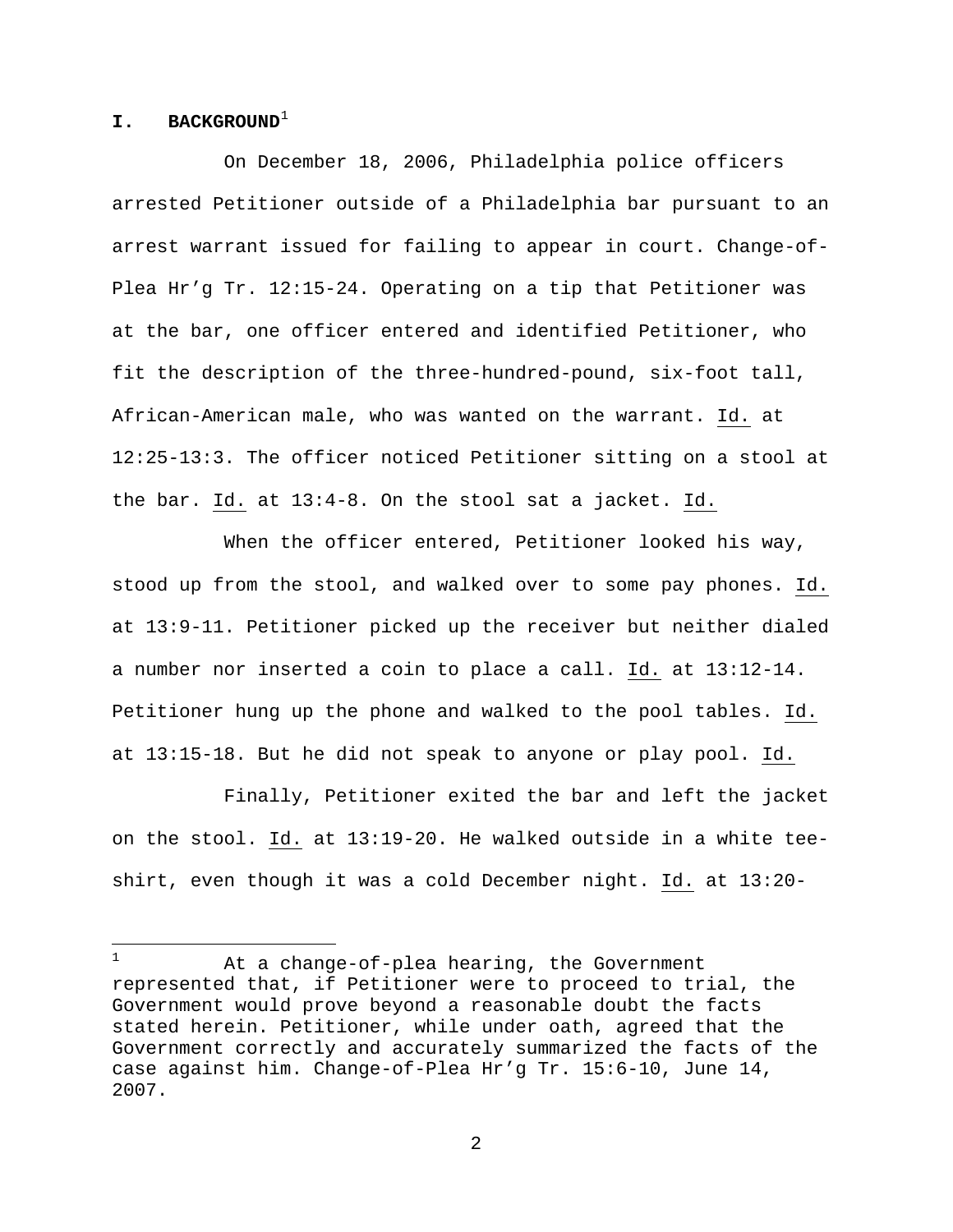22. Officers arrested Petitioner outside and discovered in the jacket on the bar stool a loaded .357 magnum firearm and twentythree vials of crack cocaine. Id. at 13:23-14:3. Furthermore, at the time of the offense, Petitioner was a convicted felon and the firearm traveled in interstate commerce. Id. at 13:9-11.

# **II. PROCEDURAL HISTORY**

On March 27, 2007, a federal grand jury charged Petitioner with possession with intent to distribute in violation of 21 U.S.C. § 841(a)(1), using and carrying a firearm during a drug-trafficking crime in violation of 18 U.S.C. §  $924(c)(1)$ , and possession of a firearm by a convicted felon in violation of 18 U.S.C. §  $922(q)(1)$ . On June 14, 2007, Petitioner pled guilty after the Court conducted a colloquy with Petitioner pursuant to Federal Rule of Criminal Procedure 11(b). The Court accepted Petitioner's guilty plea and ordered a presentence investigation report.

At Petitioner's sentencing hearing, based on information provided in the presentence investigation report, the Court determined that Petitioner was a career offender under the 2006 U.S. Sentencing Guidelines based on a 1998 conviction for distribution of a controlled substance and a 1994 conviction for simple assault. Accordingly, the Court sentenced Petitioner to 262 months of imprisonment.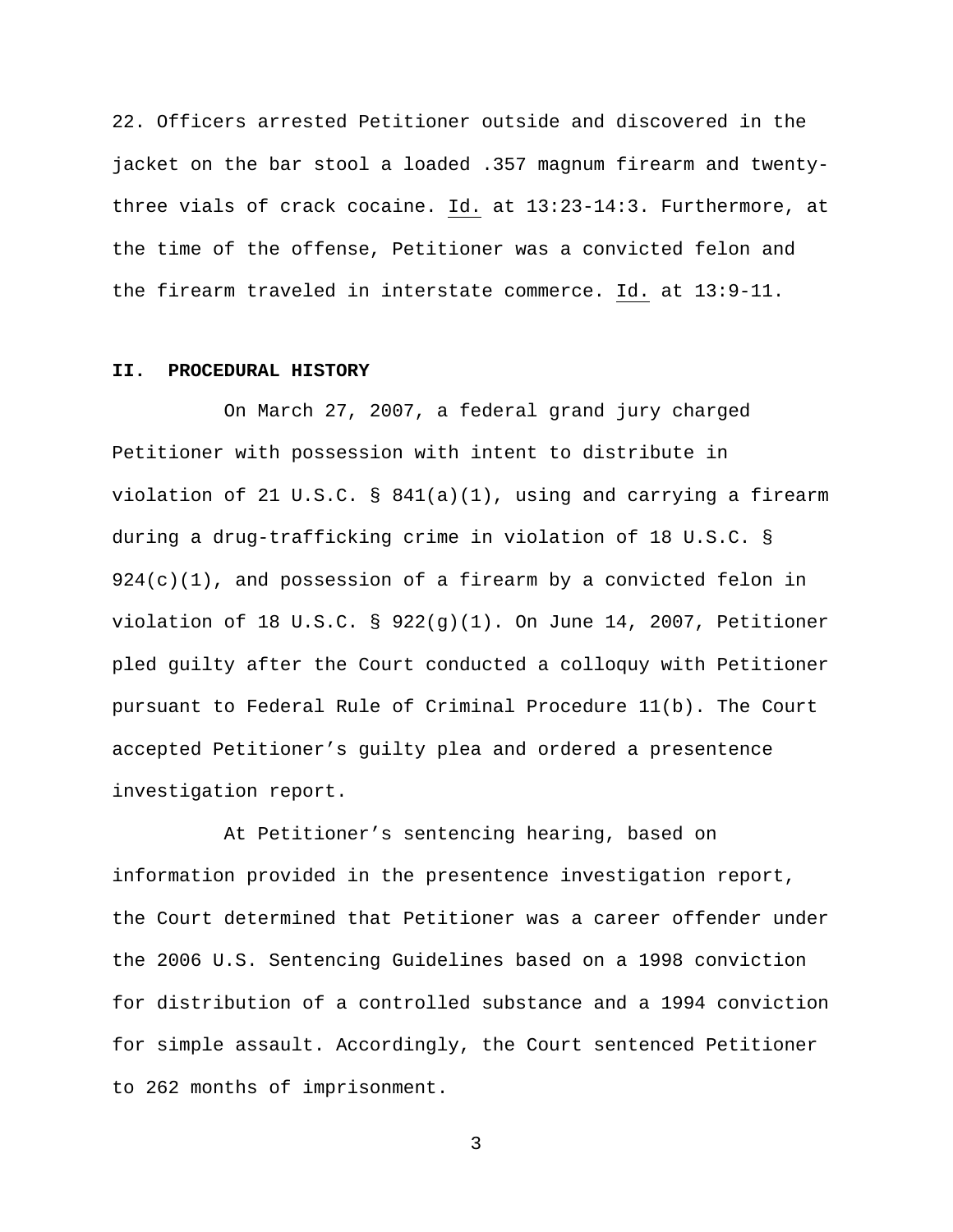On appeal, and after a rehearing en banc, the Third Circuit affirmed the Court's holding that Petitioner is a career offender based on the conviction for distribution of a controlled substance and a conviction for resisting arrest, which also appeared in the presentence investigation report. United States v. Stinson, 592 F.3d 460, 466-67 (3d Cir. 2010) (en banc). On October 4, 2010, the U.S. Supreme Court denied Petitioner's petition for writ of certiorari. Stinson v. United States, 131 S. Ct. 114, 114 (2010) (mem.).

On September 30, 2011, Petitioner filed the instant § 2255 Motion and accompanying memorandum in support. The Government responded. And Petitioner replied. The matter is now ripe for disposition.

### **III. DISCUSSION**

A federal prisoner challenging his sentence based on a violation of the U.S. Constitution or laws of the United States may move the court that imposed the sentence to vacate, set aside, or correct the sentence. See 28 U.S.C. § 2255(a) (Supp. IV 2011). The prisoner may attack his sentence on any of the following grounds: (1) the judgment was rendered without jurisdiction; (2) the sentence imposed was not authorized by law or otherwise open to collateral attack; or (3) there has been such a denial or infringement of the constitutional rights of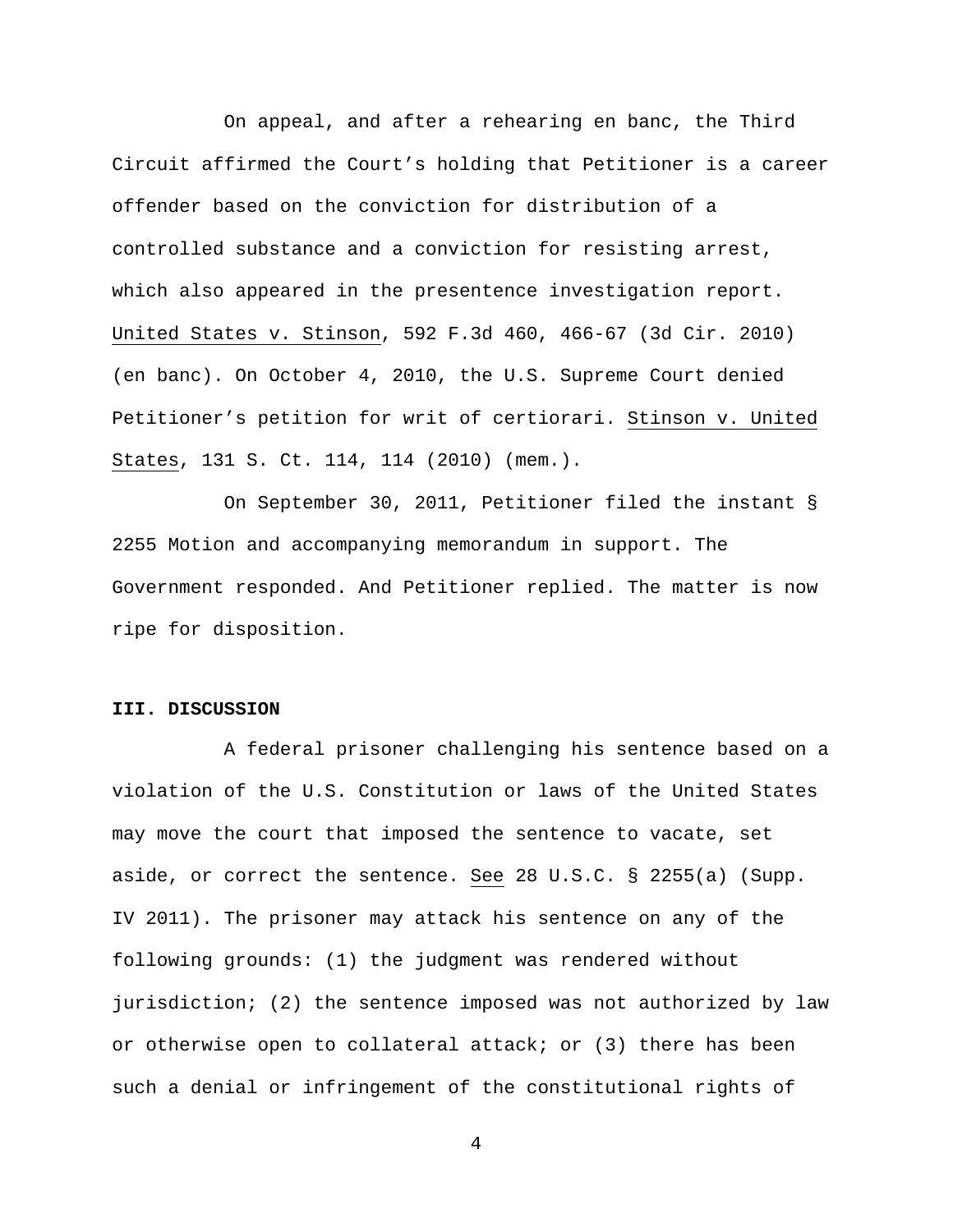the prisoner as to render the judgment vulnerable to collateral attack. See id. § 2255(b). A prisoner's pro se motion is construed liberally. See Erickson v. Pardus, 551 U.S. 89, 94 (2007) (per curiam); Huertas v. Galaxy Asset Mgmt., 641 F.3d 28, 32 (3d Cir. 2011).

In his § 2255 Motion and accompanying memorandum in support, Petitioner claims that his counsel rendered constitutionally ineffective assistance, that his guilty plea is void, and that the felon-in-possession statute is unconstitutional. Because the § 2255 Motion and the records of this case conclusively show Petitioner is not entitled to relief, the Court will deny the § 2255 Motion without a hearing. See 28 U.S.C. § 2255(b); see also Section 2255 R. 4(b).

# A. Ineffective Assistance of Counsel

In his § 2255 Motion and accompanying memorandum, Petitioner claims his trial counsel rendered ineffective assistance of counsel in advising him to plead guilty, failing to attack the factual basis for the plea, failing to raise a challenge for pre-indictment delay, and failing to challenge the use of Petitioner's prior convictions. The Sixth Amendment right to counsel guarantees the right to effective assistance of counsel. Strickland v. Washington, 466 U.S. 668, 686 (1984). To warrant reversal of a conviction, a convicted defendant must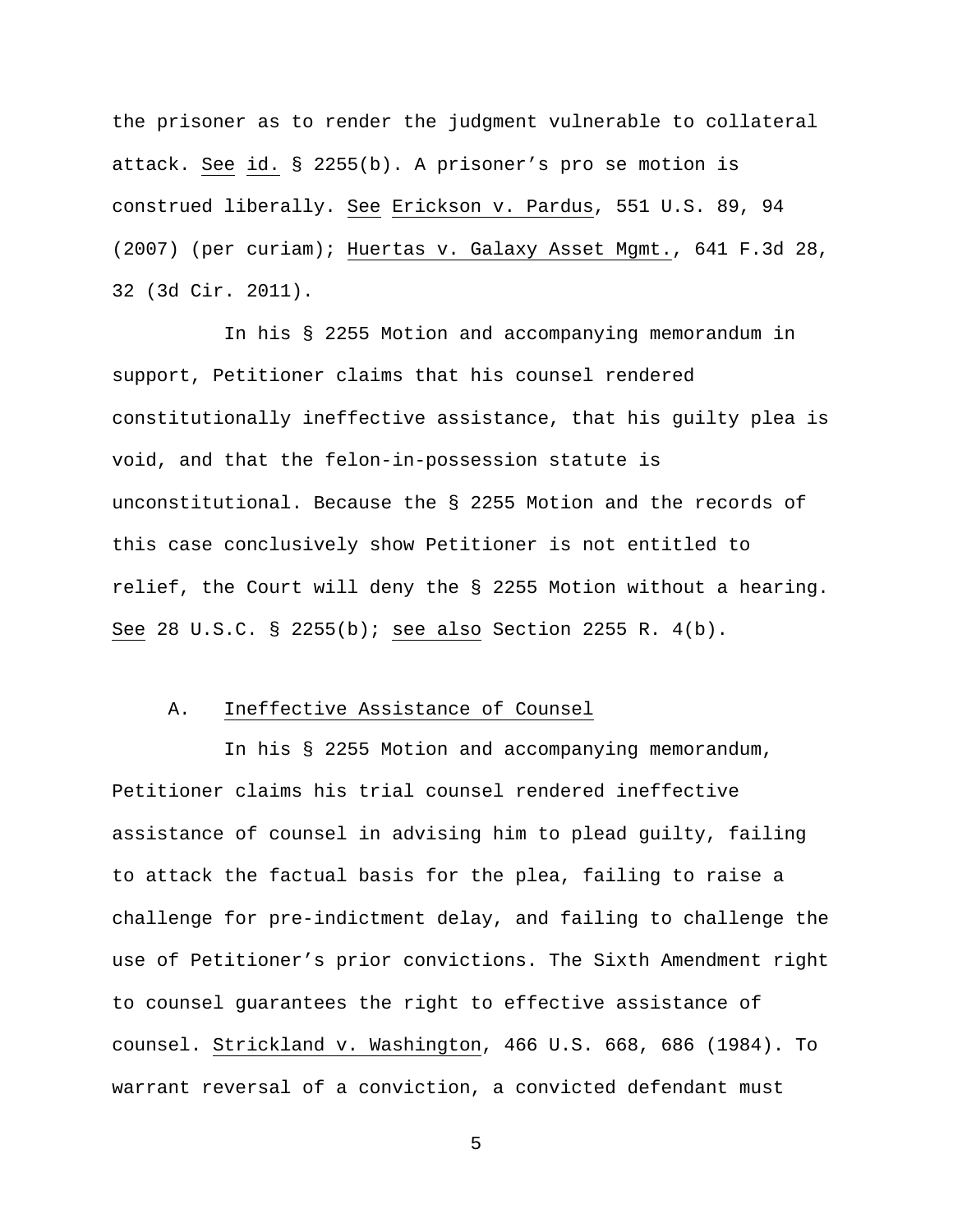show (1) that his counsel's performance was deficient and (2) that the deficient performance prejudiced his defense. Id. at 687; Holland v. Horn, 519 F.3d 107, 120 (3d Cir. 2008). The principles governing ineffective assistance claims under the Sixth Amendment apply in collateral proceedings attacking a prisoner's sentence. See Strickland, 466 U.S. at 697-98.

To prove deficient performance, a convicted defendant must show that his "counsel's representation fell below an objective standard of reasonableness." Id. at 688. The Court considers whether counsel's performance was reasonable under all the circumstances. Id. In doing so, the Court's "scrutiny of counsel's performance must be highly deferential." See id. at 689. That is, there is a "strong presumption that counsel's conduct falls within the wide range of reasonable professional assistance." Id. In raising an ineffective assistance claim, the petitioner must first identify the acts or omissions alleged not to be the result of "reasonable professional judgment." Id. at 690. Next, the court must determine whether those acts or omissions fall outside of the "wide range of professionally competent assistance." Id. at 690.

To prove prejudice, a convicted defendant must affirmatively prove that the alleged attorney errors "actually had an adverse effect on the defense." Id. at 693. "The defendant must show that there is a reasonable probability that,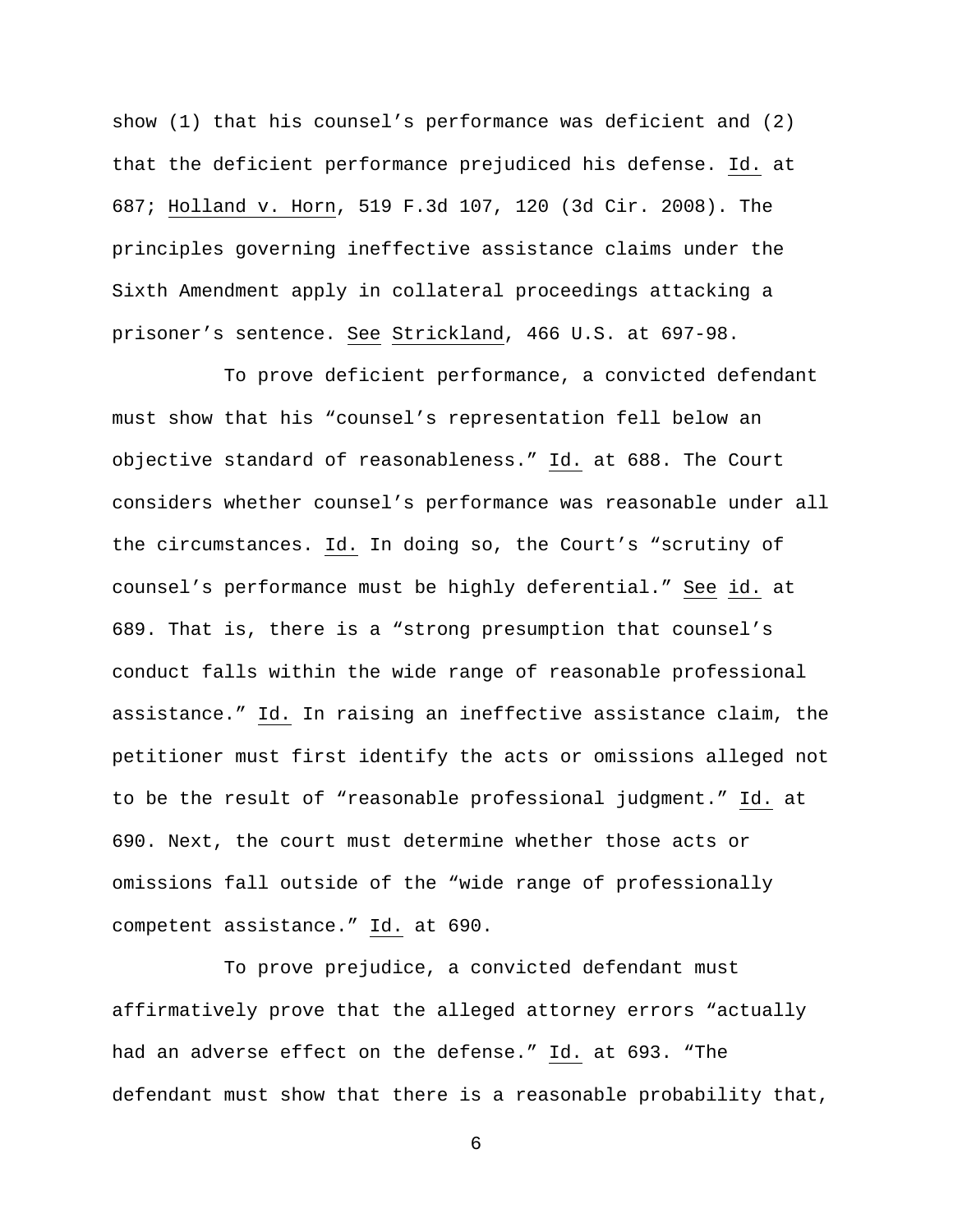but for counsel's unprofessional errors, the result of the proceeding would have been different. A reasonable probability is a probability sufficient to undermine confidence in the outcome." Id. at 694. None of Petitioner's arguments that his counsel rendered ineffective assistance has merit.

# 1. Guilty Plea

Petitioner argues that he pled guilty based on the ineffective assistance of his trial counsel. A guilty plea is valid if it "represents a voluntary and intelligent choice among the alternative courses of action open to the defendant." North Carolina v. Alford, 400 U.S. 25, 31 (1970). When a defendant enters a plea of guilty upon the advice of counsel, "the voluntariness of the plea depends on whether counsel's advice was within the range of competence demanded of attorneys in criminal cases." Hill v. Lockhart, 474 U.S. 52, 56 (1985) (internal quotation marks omitted). If counsel's advice falls outside of this range, a convicted defendant then must prove prejudice. See id. at 58; see also Lafler v. Cooper, 132 S. Ct. 1376, 1384 (2012). Petitioner claims his decision to plead guilty was not a voluntary and intelligent choice because counsel advised Petitioner that he faced a lesser sentence under the U.S. Sentencing Guidelines than the sentence the Court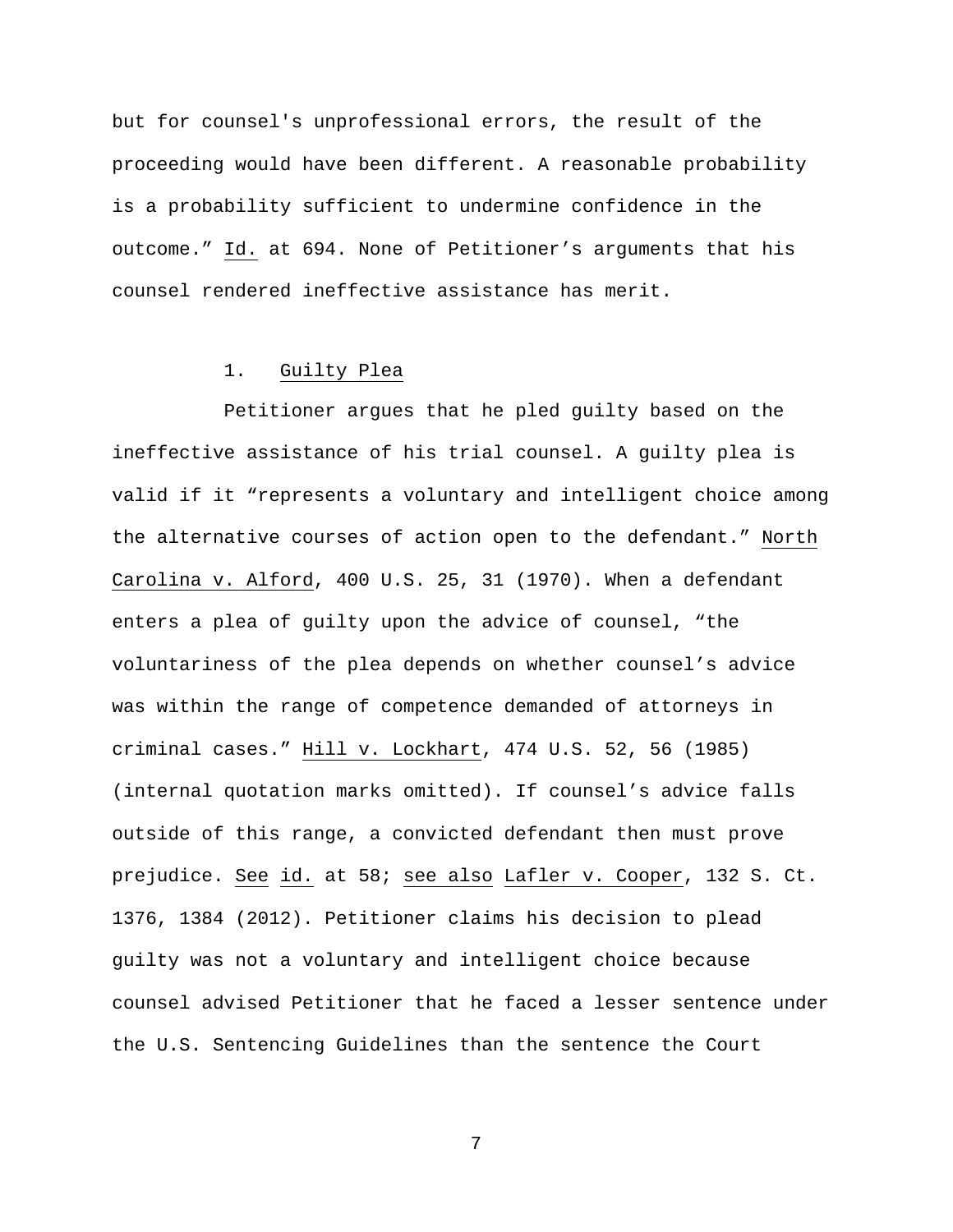imposed $^2$  $^2$  and because counsel failed to advise that Petitioner had a "constructive possession" defense.

First, Petitioner's argument that his guilty plea is invalid based on his counsel's advice that the U.S. Sentencing Guidelines would prescribe a lower sentence is meritless. In fact, the record in this case indicates that Petitioner understood that, even after entering a plea of guilty, there would be no guarantee of the sentence the Court would impose. At the change-of-plea hearing, while under oath, Petitioner stated, without hesitation, that he understood that the Court would sentence him after taking into account the U.S. Sentencing Guidelines and a presentence investigation report, that the guidelines are not mandatory and the Court may impose a sentence greater than the recommendation, and that the Court would not know how the U.S. Sentencing Guidelines would apply in his case until a presentence investigation report was prepared. Changeof-Plea Hr'g Tr. 10:9-17:3.

Petitioner now argues that his counsel advised the U.S. Sentencing Guidelines would prescribe a lesser sentence than the 262-month sentence the Court imposed. Petitioner's argument is contrary to his sworn statement that he understood

<span id="page-7-0"></span> $\overline{a}$ Petitioner submits an affidavit swearing that his counsel explained that he would receive a lesser sentence based on counsel's calculation under the guidelines.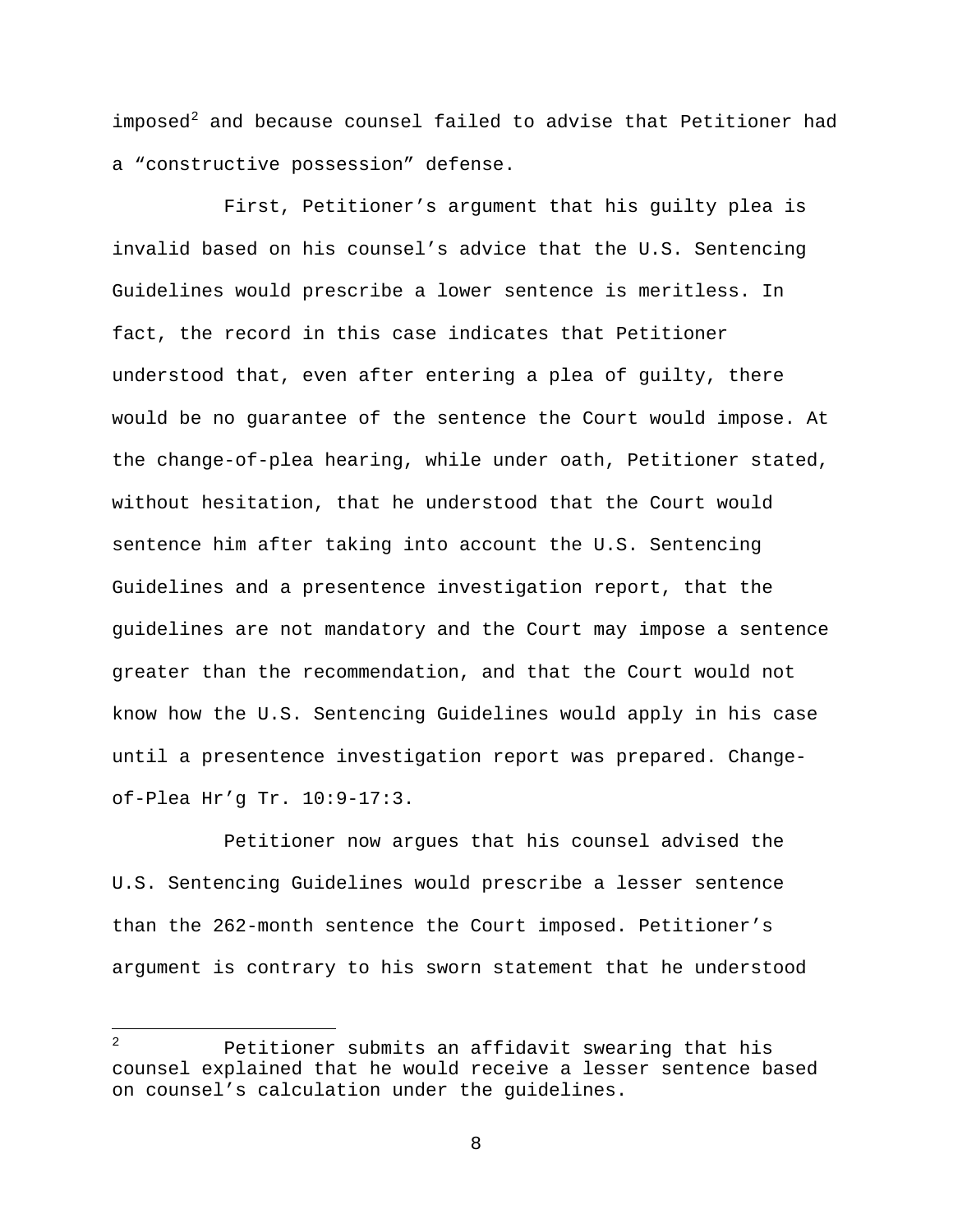that the guidelines sentence could not be determined until after a presentence investigation report was prepared. Moreover, Petitioner indicated that he understood the maximum possible penalty for each count, and proceeded to enter a plea of guilty notwithstanding. Petitioner's argument is plainly contradicted by the record. Therefore, the Court will deny Petitioner's claim. See Perna v. United States, 975 F. Supp. 657, 667-69 (D.N.J. 1997) (denying claim that guilty plea not voluntary because counsel promised lesser sentence than imposed because petitioner testified before entering guilty plea that he understood the maximum penalty, that it was impossible to determine sentence under U.S. Sentencing Guidelines without a presentence investigation report, that U.S. Sentencing Guidelines are not binding, and that nothing was promised in exchange for plea agreement).

Second, Petitioner's argument that his guilty plea is invalid because his counsel failed to advise him of a "constructive possession" defense is meritless. The Government represented that before Petitioner's arrest, an officer observed Petitioner "sitting on a stool at the bar, and on that stool that he was sitting on there was a jacket." Change-of-Plea Hr'g Tr. 13:6-8. The officers arrested Petitioner outside of the bar after he left the jacket sitting on the stool. Id. at 13:19-20.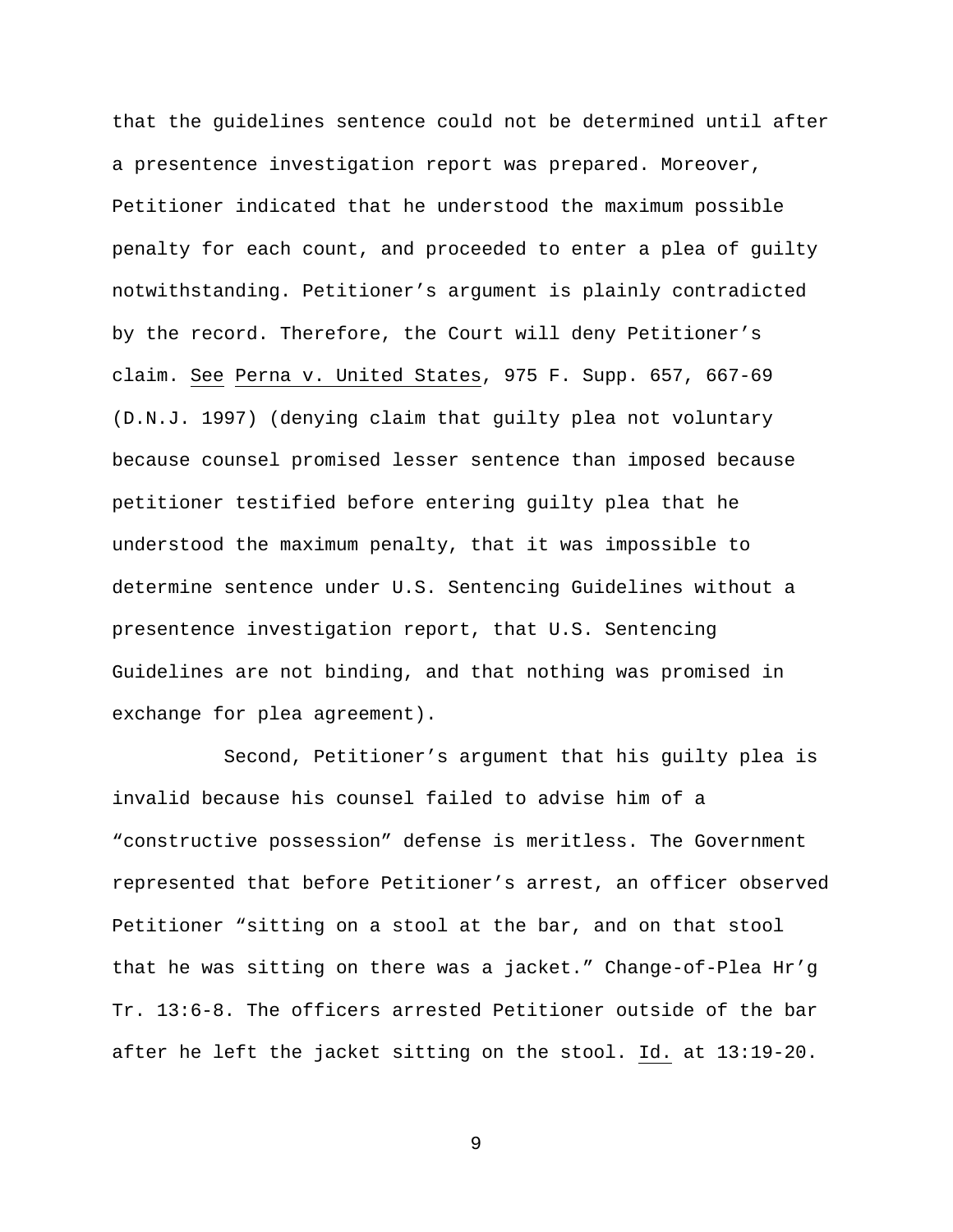Petitioner now contends that the Government "could not prove the abandoned jacket was [his] property." Mem. in Supp. 7.

To begin with, Petitioner stated on the record in open court that the Government correctly and accurately summarized the facts of the case against him. Change-of-Plea Hr'g Tr. 15:6- 10. Furthermore, Petitioner's contention that the Government could not prove he possessed the jacket and its incriminating contents, based on the facts averred by the Government, misconstrues the facts the Government intended to prove at trial. Petitioner correctly identifies that "constructive possession requires an individual to have the power and intent to exercise both dominion and control over the object he or she is charged with possessing." United States v. Garth, 188 F.3d 99, 112 (3d Cir. 1999). From that legal standard, Petitioner claims the Government could never have proved he possessed the jacket for the following asserted reasons: no person observed Petitioner wearing the jacket; the police assumed he owned the jacket because of its size; no personal items were found in the jacket to link Petitioner to it; and the jacket's mere presence at the bar does not indicate Petitioner owned it. Mem. in Supp. 8-9. Petitioner, however, ignores the evidence that he sat on the stool on which the jacked rested, that he left the stool and the jacket after officers arrived at the bar, and that he left the bar without the jacket in a tee-shirt in cold weather. Based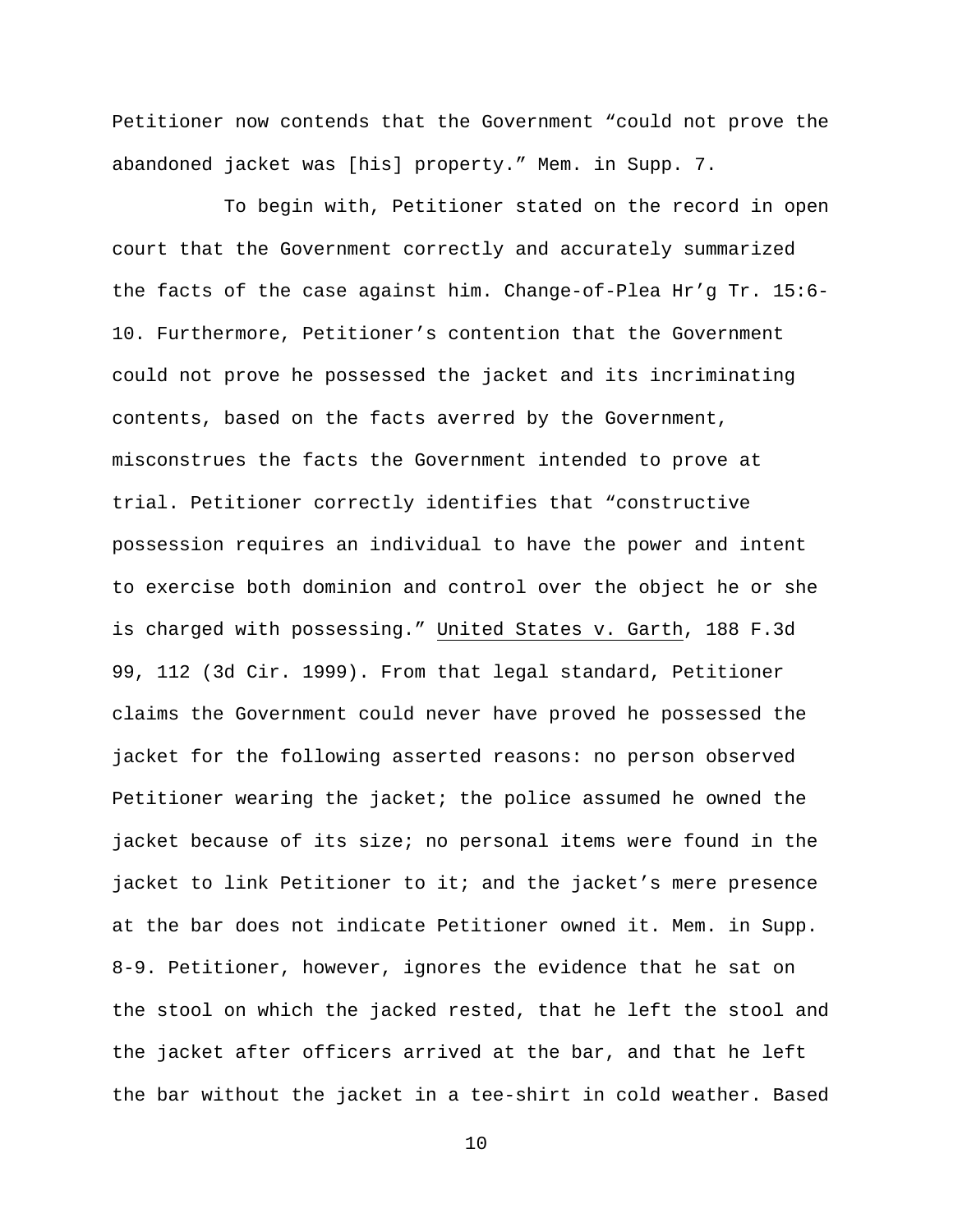on these facts, to which Petitioner admitted, the Court cannot say Petitioner's counsel rendered ineffective assistance because he did not identify a "constructive possession defense." $3$ Therefore, Petitioner's counsel did not render ineffective assistance of counsel and Petitioner's guilty plea is valid.

# 2. Pre-Indictment Delay

Petitioner argues his counsel rendered ineffective assistance in failing to raise a challenge of pre-indictment delay. Petitioner committed the underlying offense on December 18, 2006. A federal grand jury returned an indictment charging Petitioner with the underlying offenses on March 27, 2007. "Oppressive pre-indictment delay within the applicable limitations period is protected by the Fifth Amendment Due Process Clause." United States v. Ismaili, 828 F.2d 153, 167 (3d Cir. 1987) (citing United States v. Marion, 404 U.S. 307, 324 (1971)). A defendant seeking dismissal based on pre-indictment delay must show "(1) that the government intentionally delayed bringing the indictment in order to gain some advantage over

<span id="page-10-0"></span> $\overline{3}$ Petitioner briefly mentions that counsel failed to challenge a statement he provided to the police after his arrest. Petitioner's vague allegations are not sufficient to show his counsel's conduct fell outside the wide range of reasonable professional assistance. Petitioner fails to indicate the allegedly incriminating response he offered to the police, how the police unlawfully elicited the response, or, much less, how the statement incriminated Petitioner.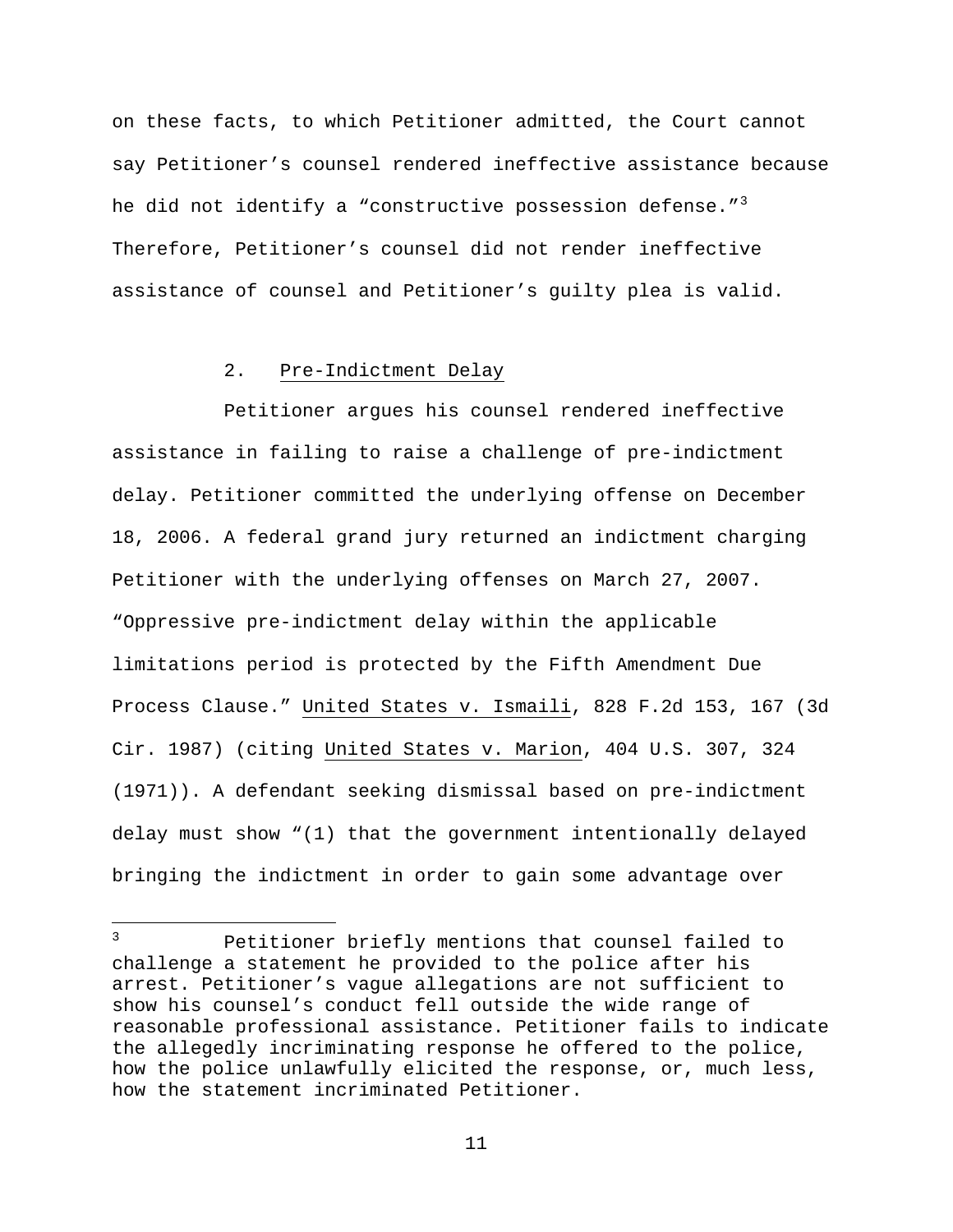him, and that (2) this intentional delay caused the defendant actual prejudice." Id.

Here, a challenge based on pre-indictment delay would have been futile. A little more than three months passed between Petitioner's criminal activity and the return of the Indictment. Petitioner has not shown the government intentionally delayed bringing the indictment to gain advantage. At most, Petitioner makes blanket statements that the government commenced a federal prosecution to "gain an advantage and secure conviction." Mem. in Supp. 13. But Petitioner fails to identify how the federal government obtained an unfair advantage. Moreover, even if Petitioner could show the government delayed the federal prosecution to gain an advantage, he fails to allege how any alleged intentional delay caused him actual prejudice. Therefore, Petitioner's counsel did not render ineffective assistance in failing to raise a challenge based on pre-indictment delay.<sup>[4](#page-11-0)</sup>

# 3. Prior Convictions

 $\overline{.}$ 

Petitioner argues his counsel rendered ineffective assistance by allowing "the court to use a prior conviction for

<span id="page-11-0"></span>Petitioner appears to argue that the Court lacked jurisdiction because of the alleged pre-indictment delay. See § 2255 Motion 9. To the extent Petitioner argues he suffered any constitutional deprivation based on pre-indictment delay, his argument is meritless for same the reasons provided herein.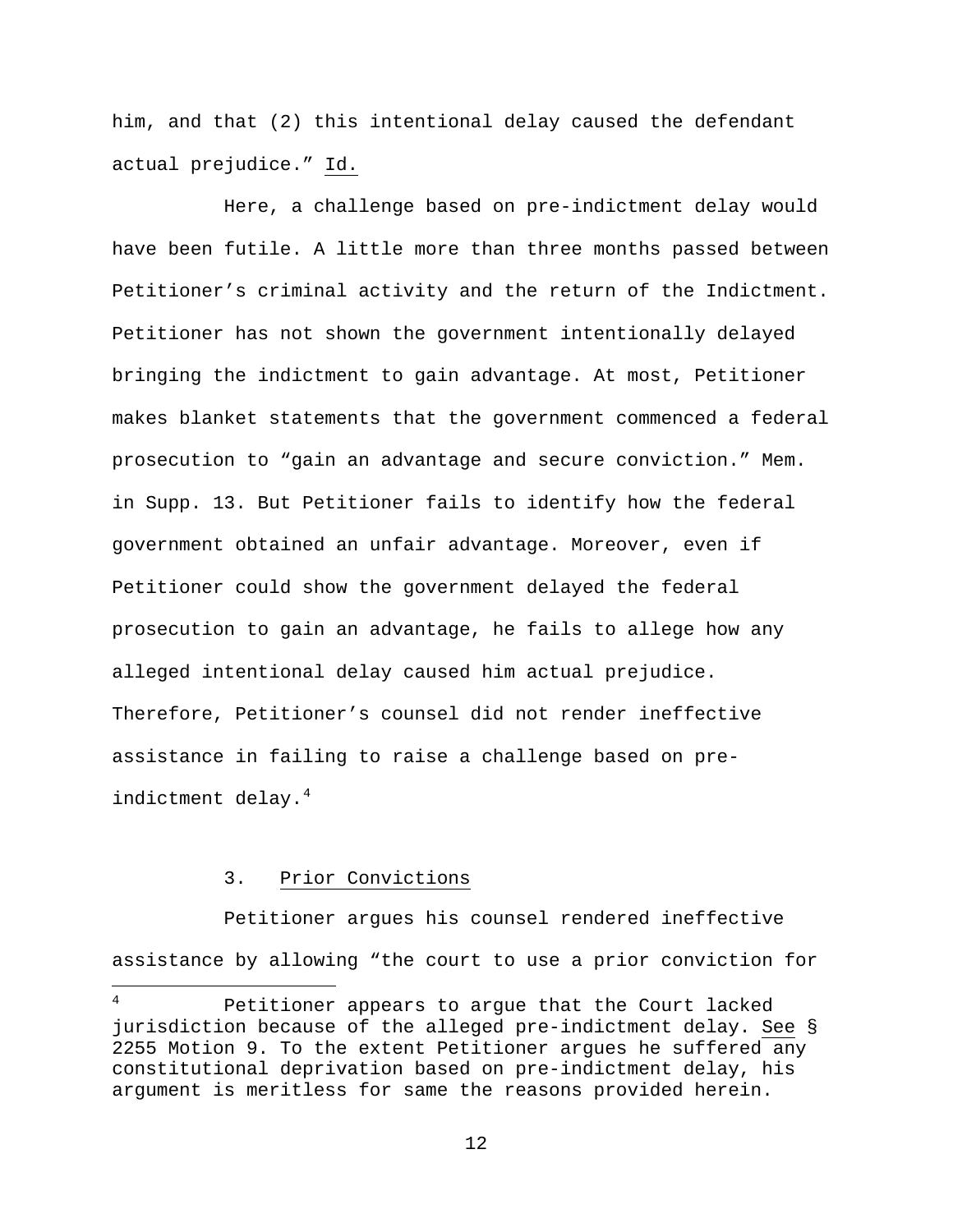simple assault/resisting arrest" to enhance his sentence. § 2255 Mot. 10. Specifically, Petitioner argues that the Court erred in designating him a career offender under U.S. Sentencing Guideline § 4B1.1(a), because, "although [Petitioner's] prior convictions were punishable by a term of imprisonment of one year, the state judge did not have the authority to punish [Petitioner] over one year without violating [his] Sixth Amendment right." Mem. in Supp. 20.

Petitioner's counsel did not render ineffective assistance with regard to Petitioner's status as a career offender. In fact, on appeal, Petitioner's counsel vigorously challenged the Court's determination that Petitioner qualified as a career offender because his prior convictions qualified as violent felonies. See United States v. Stinson, 574 F.3d 244 (3d Cir. 2009), reh'g granted, 592 F.3d 460 (3d Cir. 2010) (en banc). Furthermore, Petitioner's contention that his prior convictions are not qualifying crimes for purposes of the career offender designation is without merit. Petitioner argues that, because he did not receive a sentence of more than one year of incarceration for convictions for simple assault and resisting arrest, those convictions do not qualify as violent felonies for purposes of U.S. Sentencing Guidelines § 4B1.1(a). Mem. in Supp. 23. The sentence Petitioner received is immaterial to whether the crimes for which he was convicted are prior felony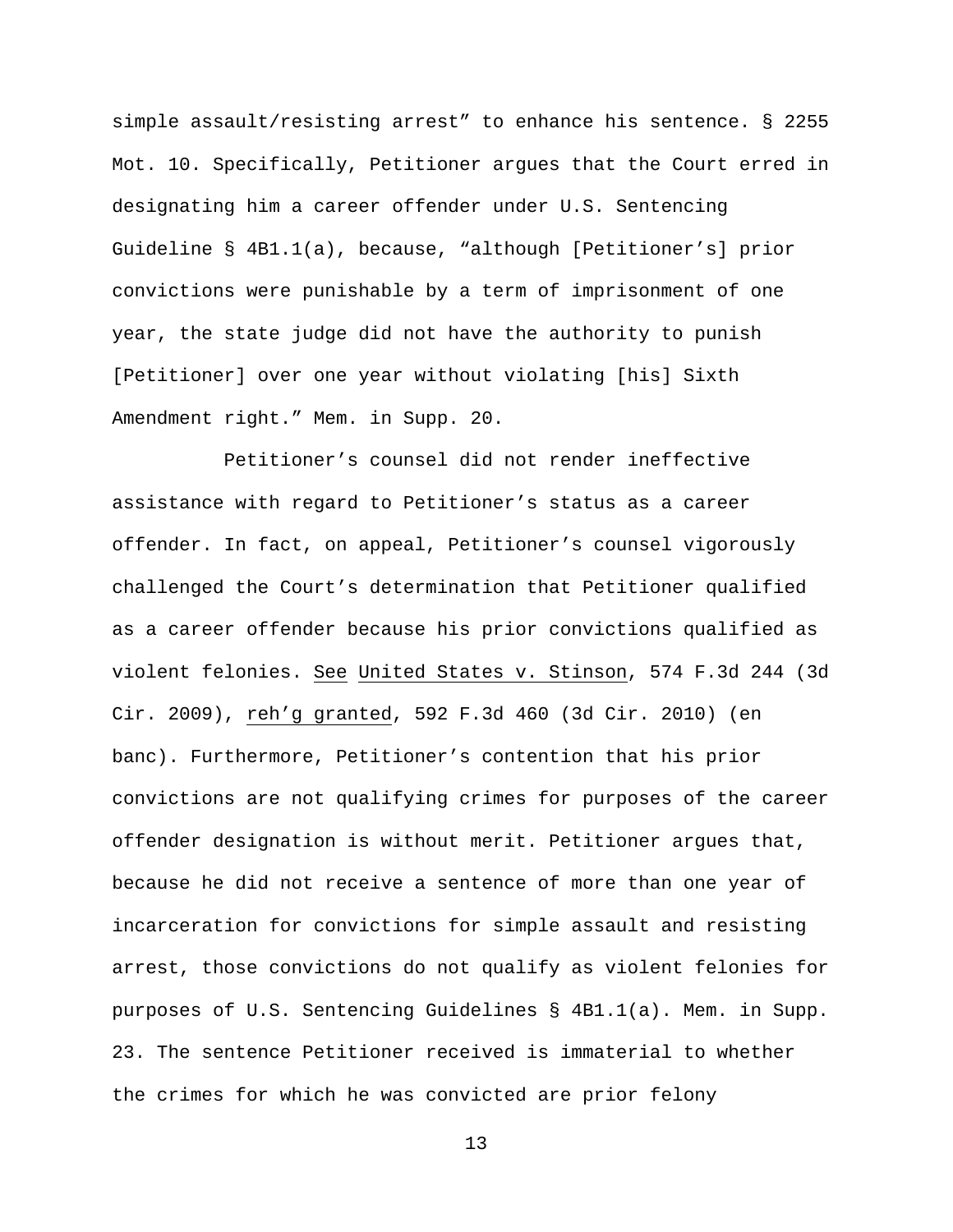convictions. See U.S.S.G. § 4B1.2 cmt. 1 (2007) ("'Prior felony conviction' means a prior adult federal or state conviction for an offense punishable by death or imprisonment for a term exceeding one year, regardless of whether such offense is specifically designated as a felony and regardless of the actual sentence imposed."); see also United States v. Moorer, 383 F.3d 164, 167 (3d Cir. 2004) ("Note 1 clearly defines a 'prior felony conviction' purely in terms of the kind of conviction the defendant had, not the kind of sentence."). Therefore, Petitioner fails to overcome the presumption that his counsel's conduct fell within the wide range of reasonable professional assistance.[5](#page-13-0)

# B. Entry of Guilty Plea

Petitioner claims the Court accepted his plea of guilty in violation of his due process rights. Petitioner's claim, however, is contradicted by the well-developed record of this case. Federal Rule of Criminal Procedure 11 embodies the constitutional requirement that a guilty plea be knowing and voluntary. See United States v. Schweitzer, 454 F.3d 197, 202 (3d Cir. 2006) (citing Boykin v. Alabama, 395 U.S. 238, 242-44

<span id="page-13-0"></span><sup>5</sup> <sup>5</sup> To the extent Petitioner claims the "court illegally used a prior conviction to enhance [his] sentence," Mem. in Supp. 3, the claim is meritless for the same reasons provided herein.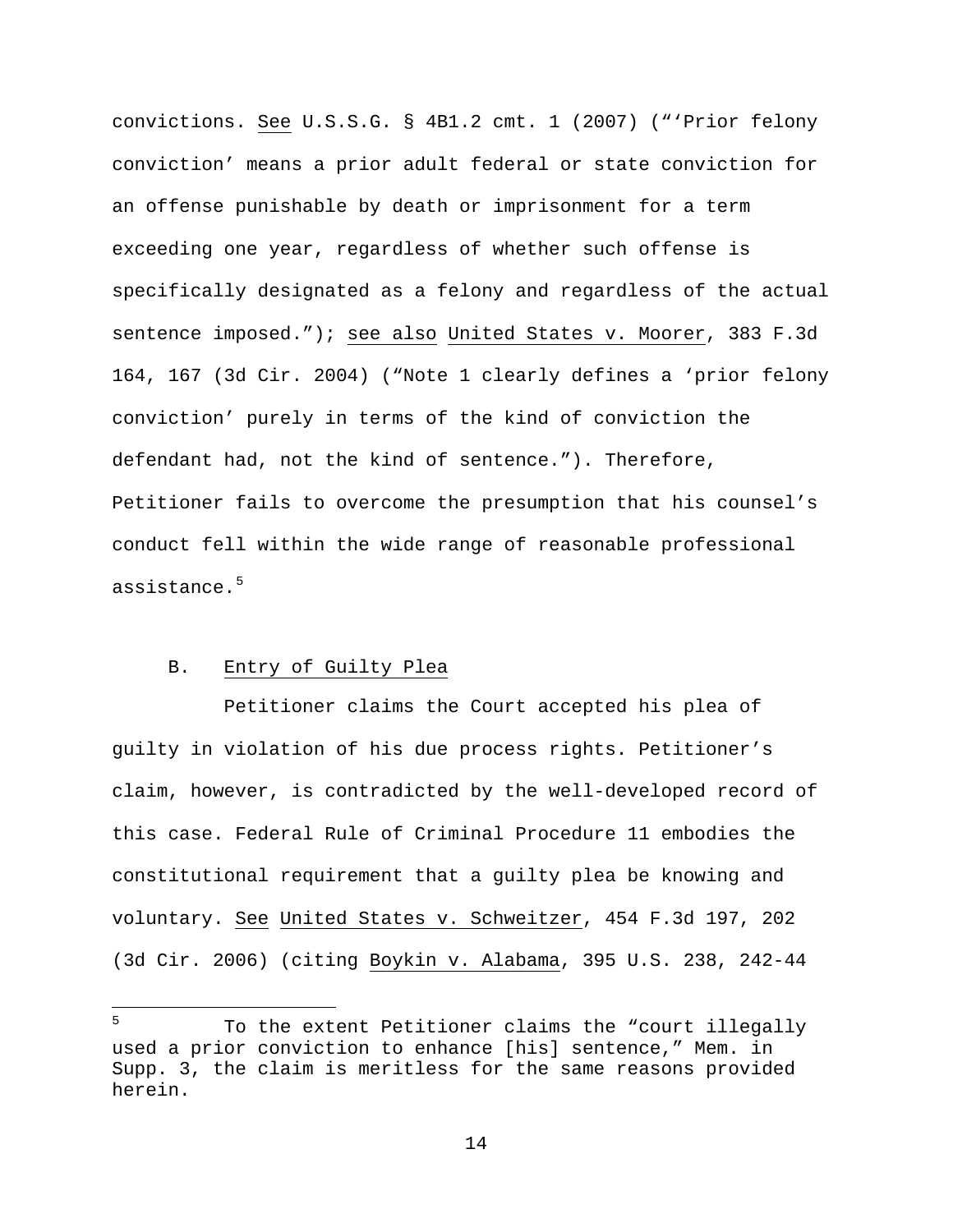(1969)). The Court must inform the defendant of, and determine he understands, the rights he waives by entering a guilty plea, the nature of the charges against him, the maximum possible penalty for the charges, the court's obligation to calculate the applicable sentencing-guideline range, as well as other considerations. Fed. R. Crim. P. 11(b)(1). The change-of-plea hearing transcript indicates that the Court advised Petitioner of his rights and the maximum possible penalty for each offense, that he waived certain rights by entering a plea of guilty, that the Court would sentence Petitioner taking into account the U.S. Sentencing Guidelines, and that, until a presentence investigation report was prepared, the guideline sentence could not be determined in his case. Change-of-Plea Hr'g Tr. 6:20- 20:17.

Petitioner now argues that the factual basis for the plea, as recited by the Assistant U.S. Attorney appearing at the change-of-plea hearing, was "written in a tactiful [sic] manner, avoiding certain specific facts of the arrest to show the constructive possession element, in the Government could not prove, the jacket was my jacket found in a location I did not have exclusive controll [sic] over, the area where the jacket was found." § 2255 Mot. 7. The Government represented that an officer observed Petitioner sitting on a stool on the jacket. Change-of-Plea Hr'g Tr. 13:6-8. Although officers arrested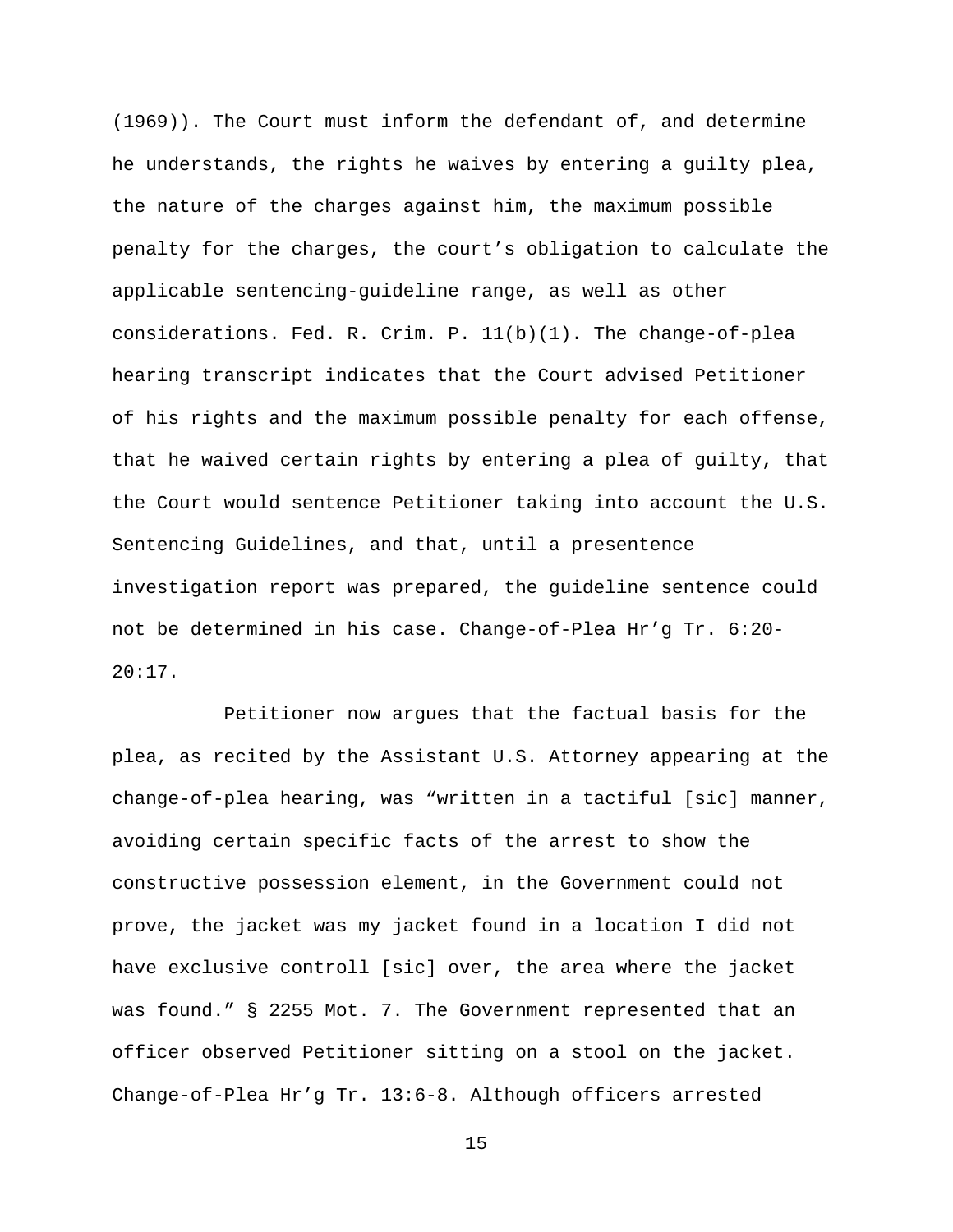Petitioner outside of the bar after he left the jacket sitting on the stool, id. at 13:19-20, there is no indication that the Government misrepresented the facts or otherwise could not prove that Petitioner possessed the jacket and its incriminating contents. The Court informed Petitioner that he had a right to have the facts recited submitted to a jury and proved beyond a reasonable doubt, and Petitioner indicated he understood that right. Id. at 14:17-21. Furthermore, Petitioner stated that the Government correctly and accurately summarized the facts of the case against him. Id. at 15:6-10. Until now, it does not appear Petitioner attempted to challenge the factual basis of the plea. Petitioner's attempt to challenge the Government's case in the instant § 2255 Motion is improper and contradicted by the record in this case. Therefore, based on the change-of-plea colloquy, which conformed to Rule 11, Petitioner voluntarily, knowingly, and intelligently waived his rights by entering a guilty plea. See Schweitzer, 454 F.3d at 203.

#### C. Constitutionality of Felon-in-Possession Statute

Petitioner argues that the felon-in-possession statute, 18 U.S.C. § 922(g), is unconstitutional. Mem. in Supp. 3. Section 922(g) is a constitutional exercise of Congress' Commerce Clause power. See, e.g., United States v. Singletary, 268 F.3d 196, 204-05 (3d Cir. 2001). It appears that Petitioner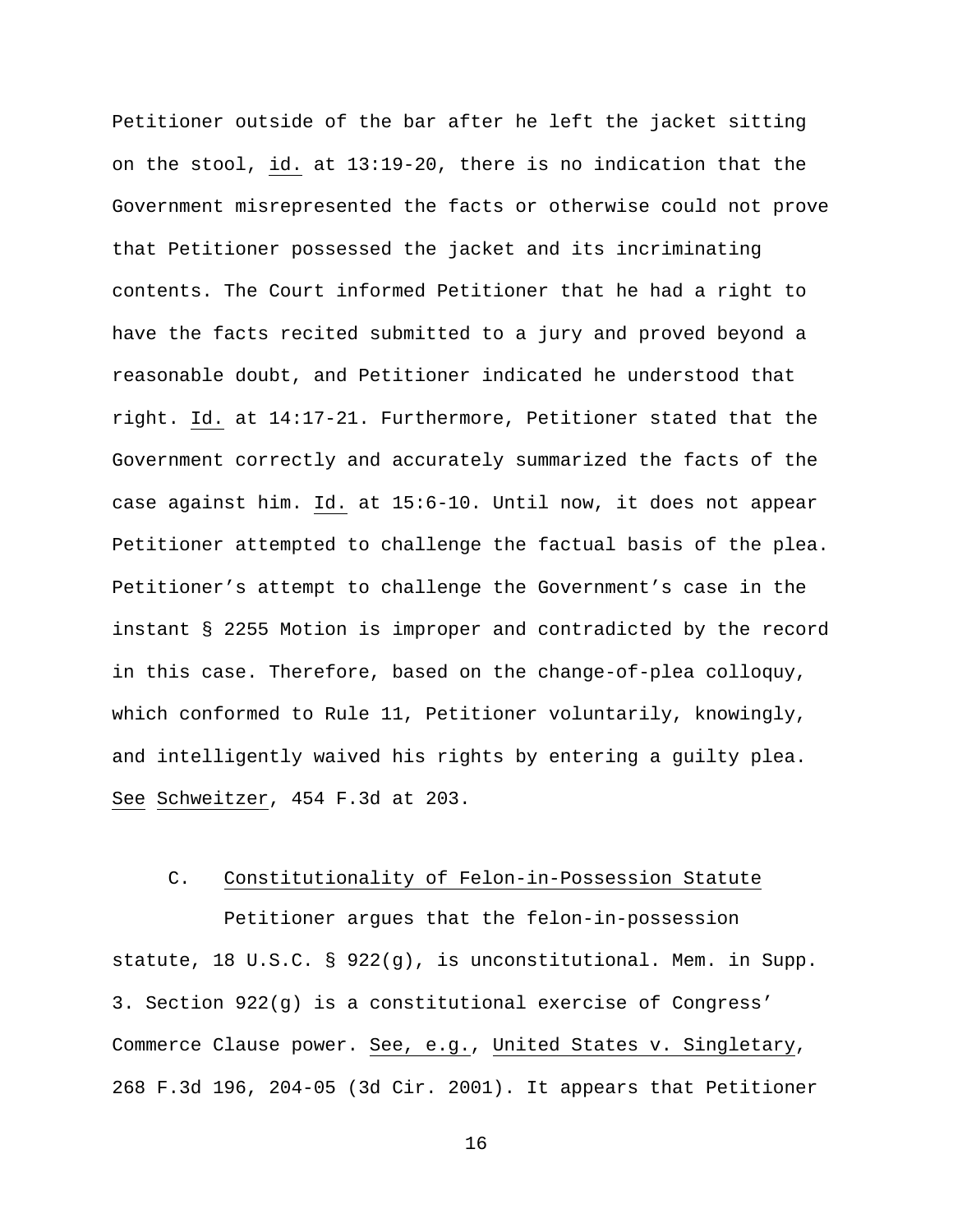raised the issue of § 922(g)'s constitutionality only to "preserve" the issue for appeal. In any event, Petitioner puts forth no argument that the statute is unconstitutional. Therefore, Petitioner's claim that  $\S$  922(q) is unconstitutional is meritless.

# **IV. CERTIFICATE OF APPEALABILITY**

When a district court issues a final order denying a § 2255 motion, the Court must also decide whether to issue or deny a certificate of appealability ("COA"). See § 2255 R. 11(a). The Court may issue a COA "only if the applicant has made a substantial showing of the denial of a constitutional right." 28 U.S.C. §  $2253(c)(2)$  (2006). In this case, the Court will not issue a certificate of appealability because Petitioner failed to "demonstrate that reasonable jurists would find the district court's assessment of the constitutional claims debatable or wrong." Slack v. McDaniel, 529 U.S. 473, 484 (2000).

## **V. CONCLUSION**

For the foregoing reasons, the Court will deny and dismiss the § 2255 Motion with prejudice. The Court will not issue a certificate of appealability. An appropriate order will follow.